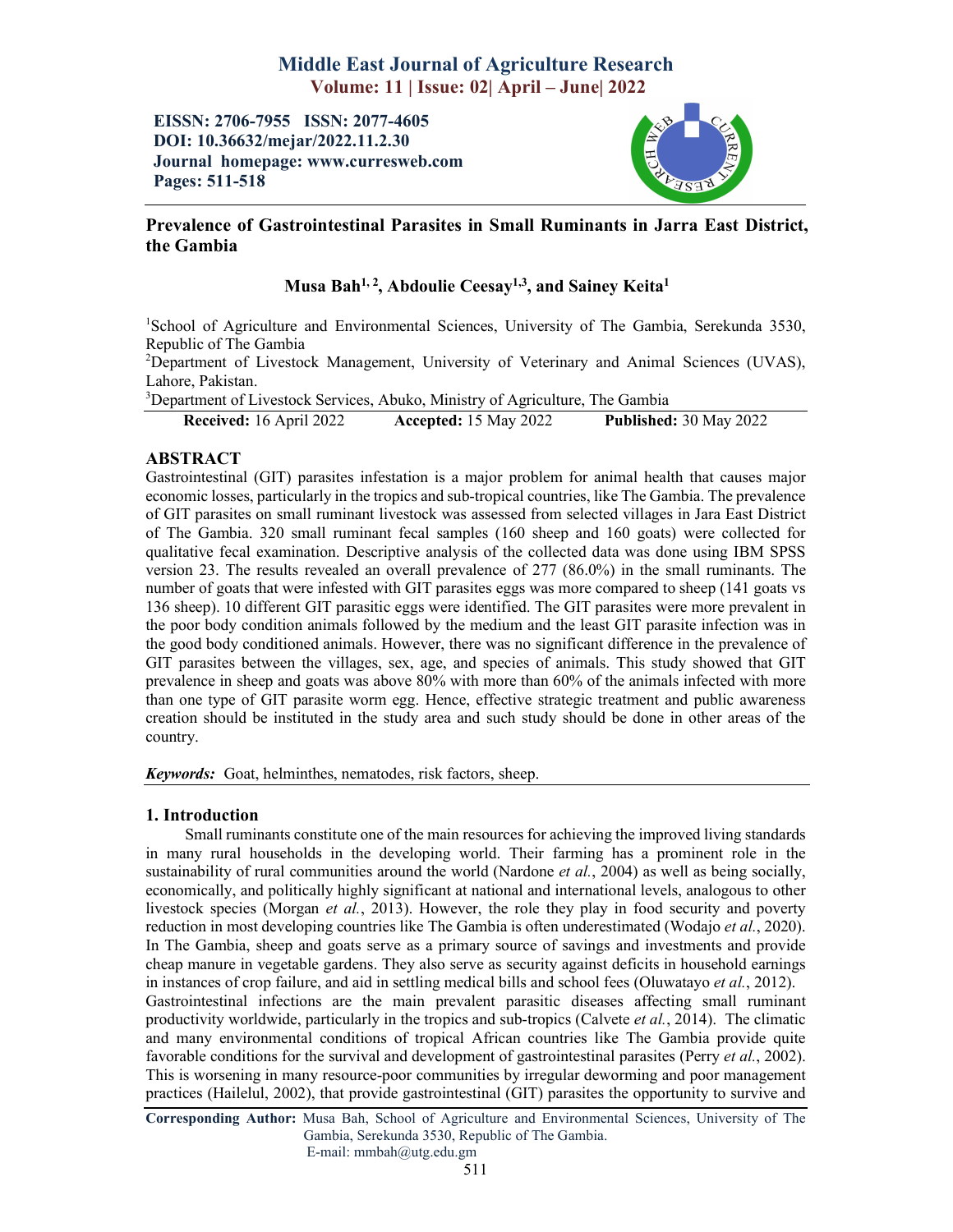multiply. The end result is mainly economic losses through reduced productivity (Hailelul, 2002) and increased morbidity and mortality (Perry *et al.*, 2002). The loss due to productivity is related to reduced food intake, stunted growth (Paddock, 2010), cost of treatment, and control (Odoi *et al.*, 2007). Associated risk factors such as age, sex, husbandry, species anthelmintic application, etc influence the prevalence and burden of GI nematodes in ruminants (Muhammad *et al.*, 2010). According to Lamy *et al.* (2012), the prevalence of gastrointestinal parasites differs in species and the severity of infection varies depending on the environmental condition, vegetation, and management practices.

Small ruminants managed under extensive and intensive production systems are extremely susceptible to the effect of wide ranges of endoparasites (Abebe and Esayasu, 2001). A study on the parasite spectrum and seasonal epidemiology of gastrointestinal nematodes of small ruminants in The Gambia from 1990 to 1991, revealed a large spectrum of 16 helminth species found in 101 (97%) infected animals (Fritsche *et al.*, 1993). To our knowledge, no report had been published on the prevalence of small ruminant helminthiasis in the present study area, where sheep and goats are important assets to the local farmers. Knowledge of the prevalence and risk factors would help in designing strategies to control and prevent GIT parasitic infections. The objective of this study was to determine the prevalence of GIT parasites, risk factors associated with the parasites, and the different parasites in small ruminants in four selected villages in Jarra East District of The Gambia.

# 2. Materials and Methods

#### 2.1. Study area

This study was conducted between June 2017 to December 2017 in four villages (Medina Sancha, Sara Samba, Massembeh, and Kaiaf) in Jarra East District. Jarra East District is one of the six districts of the Lower River Region (LRR) on the south bank of The Gambia. The main management system of small ruminants in this area is tethering during the rainy season and a free-range system during the dry season (MOA, 2016). The vegetation of the area is of the Savannah type with shrub and grass understory. The average temperatures in The Gambia range from 18 to 28 in January to 23 to 36°C in June Jaiteh and Sarr, 2015). The country experiences a long dry season (October to May) with a short rainy season (June to September) with the highest rainfall estimate of 1200 mm on the south bank (GoTG, 2012).

### 2.2. Sampling method

Thirty-two (32) farm households were selected through multi-stage sampling for the study. At stage one, 4 villages (Medina Sancha, Sara Samba, Massembeh and Kaiaf) were purposively selected based on accessibility and logistic considerations as study areas. In each village, a simple random approach was applied to select 08 households. Lastly, 320 (160 sheep and 160 goats) were randomly selected from the 32 households.

#### 2.3. Study animals

A total of 320 ruminants (160 sheep and 160 goats) were sampled for fecal collection. Ten small ruminants, 05 sheep, and 05 goats from each selected household were randomly selected.

#### 2.4. Sample collection and analysis

Approximately 05 grams of fecal sample was collected directly from the rectum of each sampled animal using a plastic gloved finger. The collected samples were put in a plastic bag, labeled, and stored in a cool box with ice packs. The animal's biodata like species, sex, breed, and age were recorded in a format prepared for this purpose. The age of each animal was determined using their dentition as described by Aiello and May, (1998) with the help of the farmer. Conventionally animals were categorized as an adult ( $\geq$  2years) and young (< 2 years). They were also body conditioned scored according to the method described by Kripali *et al.* (2010) and categorized into three scores as good, medium, and poor.

The collected fecal samples and completed form were transported to the Central Laboratory of the Department of Livestock Services Abuko where qualitative (Sedimentation and Flotation) analysis for the investigation of the types of the GIT parasite (worms) was performed. A simple test tube of salt saturated flotation and sedimentation technique described by Hansen and Perry, (1994) were used and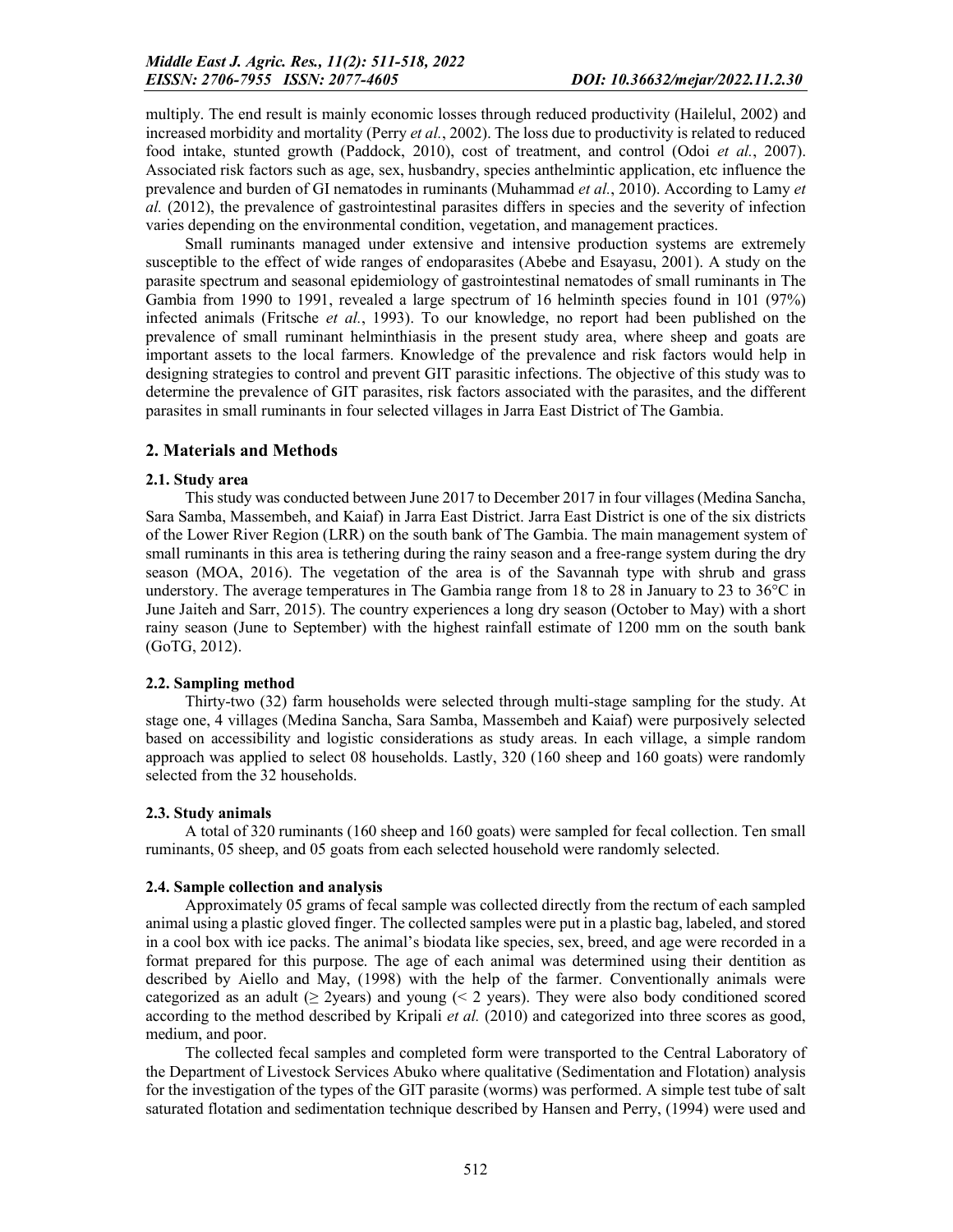the slides prepared were examined under a microscope (x10). The eggs of different helminths were identified on the basis of morphological appearance and size of eggs (Foreit, 1999).

# 2.5. Statistical analysis

The data were entered in a Micro-Soft Excel sheet, coded, and analyzed using SPSS version 23. Descriptive statistics were performed to quantify the problems and the Chi-square test was used to compare the association between independent variables (sex, age, body condition scores) with the result. The confidence interval was set at 95% and with a 5% degree of precision. A statistically significant association between variables was considered to exist if the computed P-value was less than 0.05.

# 3. Results

This study revealed an overall prevalence of 86.6% in small ruminants, with 85 and 88.1% in sheep and goats, respectively (Table 1). The GIT parasites of small ruminants were more prevalent in Sara Samba (92.5%) among the three villages, and Medina Sancha and Kaiaf had similar GIT parasite prevalence (83.8%).

| <b>Variable</b> |                            | <b>Total No.</b> | -0<br><b>No. Positive</b> | Prevalence (%) |       | P-value |
|-----------------|----------------------------|------------------|---------------------------|----------------|-------|---------|
| <b>Village</b>  |                            |                  |                           |                |       |         |
|                 | Medina Sancha              | 80               | 67                        | 83.8           |       |         |
|                 | Sara Samba                 | 80               | 74                        | 92.5           | 3.519 | 0.318   |
|                 | Massembeh                  | 80               | 69                        | 86.3           |       |         |
|                 | Kaiaf                      | 80               | 67                        | 83.8           |       |         |
| <b>Total</b>    |                            | 320              | 277                       | 86.6           |       |         |
| <b>Species</b>  |                            |                  |                           |                |       |         |
|                 | Sheep                      | 160              | 136                       | 85.0           | 0.672 | 0.412   |
|                 | Goat                       | 160              | 141                       | 88.1           |       |         |
| Total           |                            | 320              | 277                       | 86.6           |       |         |
| <b>Breed</b>    |                            |                  |                           |                |       |         |
|                 | $Dj'$ allonke <sup>1</sup> | 159              | 135                       | 84.9           |       |         |
|                 | WAD <sup>1</sup>           | 160              | 141                       | 88.1           |       |         |
|                 | Sahelian <sup>2</sup>      |                  |                           | 100            |       |         |
| <b>Total</b>    |                            | 320              | 277                       | 86.6           |       |         |

Table 1: Prevalence of GIT parasites in relation to the village and ruminant species in Jarra East District

(Note:  $\chi^2$  = Chi-square)

<sup>1</sup>Dj'allonke and West African Dwarf (WAD) is the indigenous sheep and goat breeds, respectively.

<sup>2</sup>Sahelian breed is mainly from neighbouring Senegal

During the study period, the prevalence was assessed between the risk factors. Accordingly, 89.4% and 85.5% in males and females, respectively (Table 2). We observed higher GIT parasite prevalence in adult animals than in the young (87.1 vs. 85.4%, respectively; Table 2). There was a statistical difference in the occurrence of GIT between body conditions of animals (*P* < 0.05; Table 2). All the poor body conditioned animals were positive for GIT parasite infections, while less than 75% of the good body conditioned animals were infected (Table 2).

| Table 2: Prevalence of GI parasite in relation to sex, age, and body condition of the small ruminants (n |  |  |
|----------------------------------------------------------------------------------------------------------|--|--|
| $= 320$                                                                                                  |  |  |

| J∠∪I                  |              |                      |          |                 |  |
|-----------------------|--------------|----------------------|----------|-----------------|--|
| Variable              | No. examined | No. infected $(\% )$ | $\chi^2$ | <i>P</i> -value |  |
| <b>Sex</b>            |              |                      |          |                 |  |
| Male                  | 85           | 76 (89.4)            |          |                 |  |
| Female                | 235          | 201 (85.5)           | 0.808    | 0.369           |  |
| Total                 | 320          | 277 (86.6)           |          |                 |  |
| Age                   |              |                      |          |                 |  |
| Adult                 | 224          | 195(87.1)            |          | 0.694           |  |
| Young                 | 96           | 82 (85.4)            | 0.155    |                 |  |
| Total                 | 320          | 277 (86.6)           |          |                 |  |
| <b>Body condition</b> |              |                      |          |                 |  |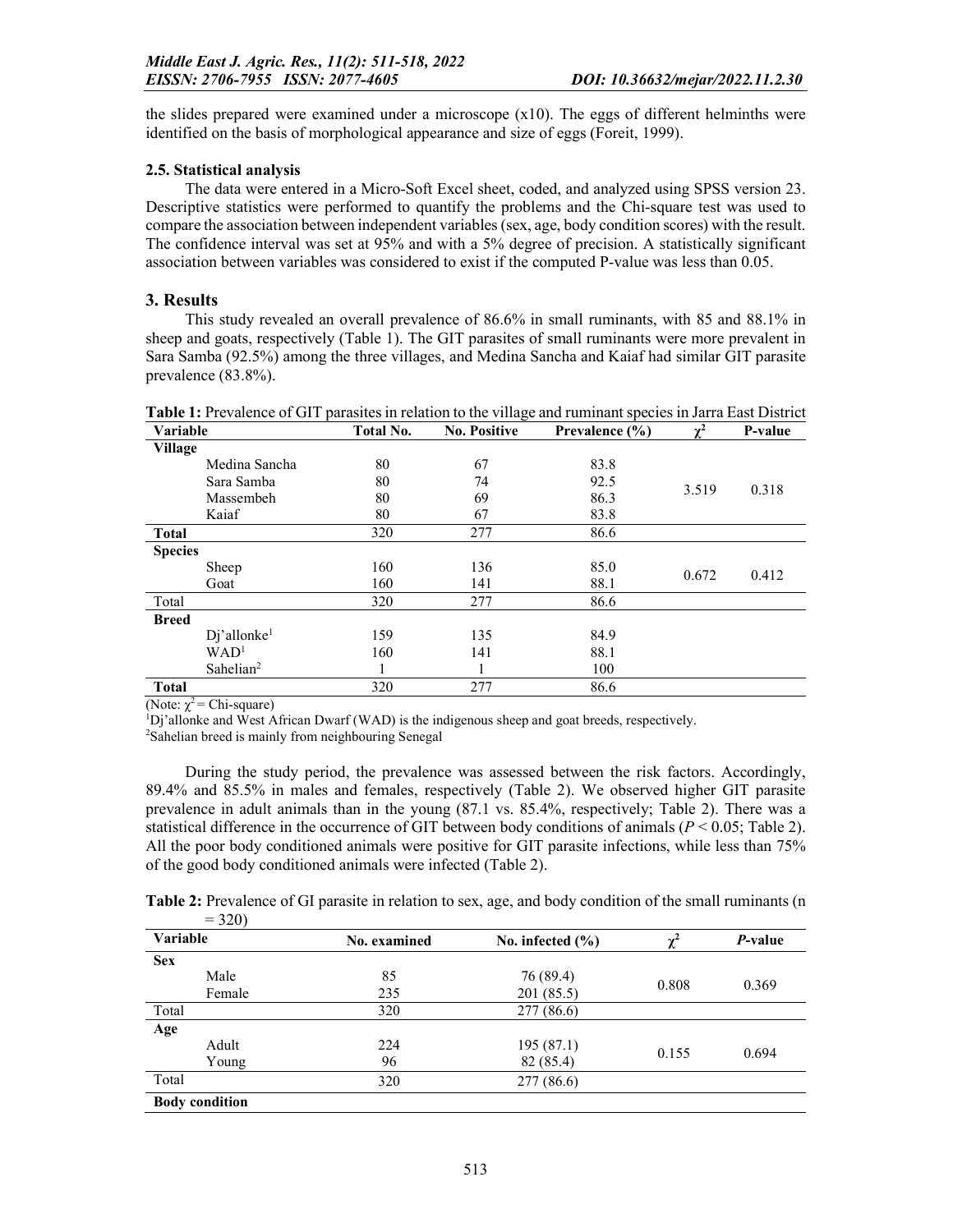| Good   | 155 | 116(74.8)  | 36.497 | 0.000 |
|--------|-----|------------|--------|-------|
| Medium | 76  | 72 (94.7)  |        |       |
| Poor   | 89  | 89 (100.0) |        |       |
| Total  | 320 | 277 (86.6) |        |       |

(Note:  $\chi^2$  = Chi square)

The majority (86.6%) of the sampled animals were positive for worm infection, and 60.7% were infected with more than one type of worm; only 0.3% were infected with four different worms (Table 3). The different number of worms per species of ruminant varied slightly.

Table 3: Prevalence of number of different worms by ruminant livestock in three selected villages in Jarra East ( $n = 320$ ; sheep and goats  $n=160$  each)

| Ruminant | No. of different worms |           |            |           |       |  |  |
|----------|------------------------|-----------|------------|-----------|-------|--|--|
|          |                        |           |            |           |       |  |  |
| Sheep    | 24(15)                 | 40(25)    | 55 (34.4)  | 40(25)    | (0.6) |  |  |
| Goat     | 19 (11.9)              | 43 (26.9) | 53 (33.1)  | 45(28.1)  | 0(0)  |  |  |
| Total    | 43 (13.4)              | 83 (25.9) | 108 (33.8) | 85 (26.6) | (0.3) |  |  |

In this study, mixed nematode eggs were also examined with respect to the different risk factors (Table 4). There were ten types of GIT parasites within and between the risk factors (Table 4). However, no statistically significant difference was observed, which is why the Chi-square P-value was not included (Table 4)

# 4. Discussion

There are limited studies of this type of study in The Gambia, hence discussion and comparisons were focused more on other countries. The present study revealed the existence of GIT parasites with an overall prevalence of 86.6% in small ruminants, with 85 and 88.1% in sheep and goats, respectively. Similar to this study, other studies had reported a high prevalent of GIT parasites in small ruminants, as had been reported by Gupta *et al.* (2013) in and around Jabalpur, India with a prevalence of 97%, Islam *et al.* (2017) in Mymensingh, Bangladesh with a prevalence of 74.8% and Belina *et al* (2017) with a GIT parasite infection prevalent of 56.25 and 51.30%, respectively. Different GIT parasite infections prevalent had been attributed to differences in deworming strategies or intensity and management practices (Ratanapob *et al.*, 2012). The higher GIT parasite prevalence in goats than sheep in our study had been reported in previous studies; Muluneh *et al.* (2014) in Dembia District, Northwest Ethiopia, Gupta *et al.* (2013) in Jabalpur, India. Contrary to our study, Belina *et al.* (2017) reported a higher prevalence in sheep. In both trends, whether higher prevalence of GIT parasites in goats than in sheep or the reverse could be attributed to the different rearing and management of the small ruminants along with nutritional status (Islam *et al*., 2017). It is assumed that sheep do have a considerably higher immunological response to gastrointestinal parasites compared with those goats (Urquhart *et al*., 1996). In our study, the ruminants were tethered during the rainy season. When goats are tethered, they are compelled to graze instead of browsing, making them highly susceptible to worm infection. The last livestock census in The Gambia showed that 71.2 and 78.8% of sheep and goat owners, respectively tethered their animals during the rainy season. Furthermore, the region of the study area was ranked second with 86.4% of practicing tethering in the country (MOA, 2006). The similar rearing and management practices of the small ruminant in the four villages suggested the lack of significant difference among the villages. In The Gambia, tethering is done during the rainy season to prevent crop destruction, hence avoiding conflict between livestock and crop farmers and also to avail more labour for crop production. The grazing of small ruminants and cattle together on the same pasture may reduce the infection, as very little cross-infection of GIT parasites may occur between the animal species. Similar to our study, Belina *et al.* (2017) reported a higher GIT parasite prevalent in adult ruminants (54.37%) than the young ruminants (45.45%). Similarly, Singh *et al* (2017) also revealed that the adult

small ruminants were significantly more prone to parasitic infection. It could be explained that higher nematode prevalence in adults might be due to grazing on a larger area of pastures being contaminated with various flocks and different stress conditions such as climate, long daily traveling or tethering time,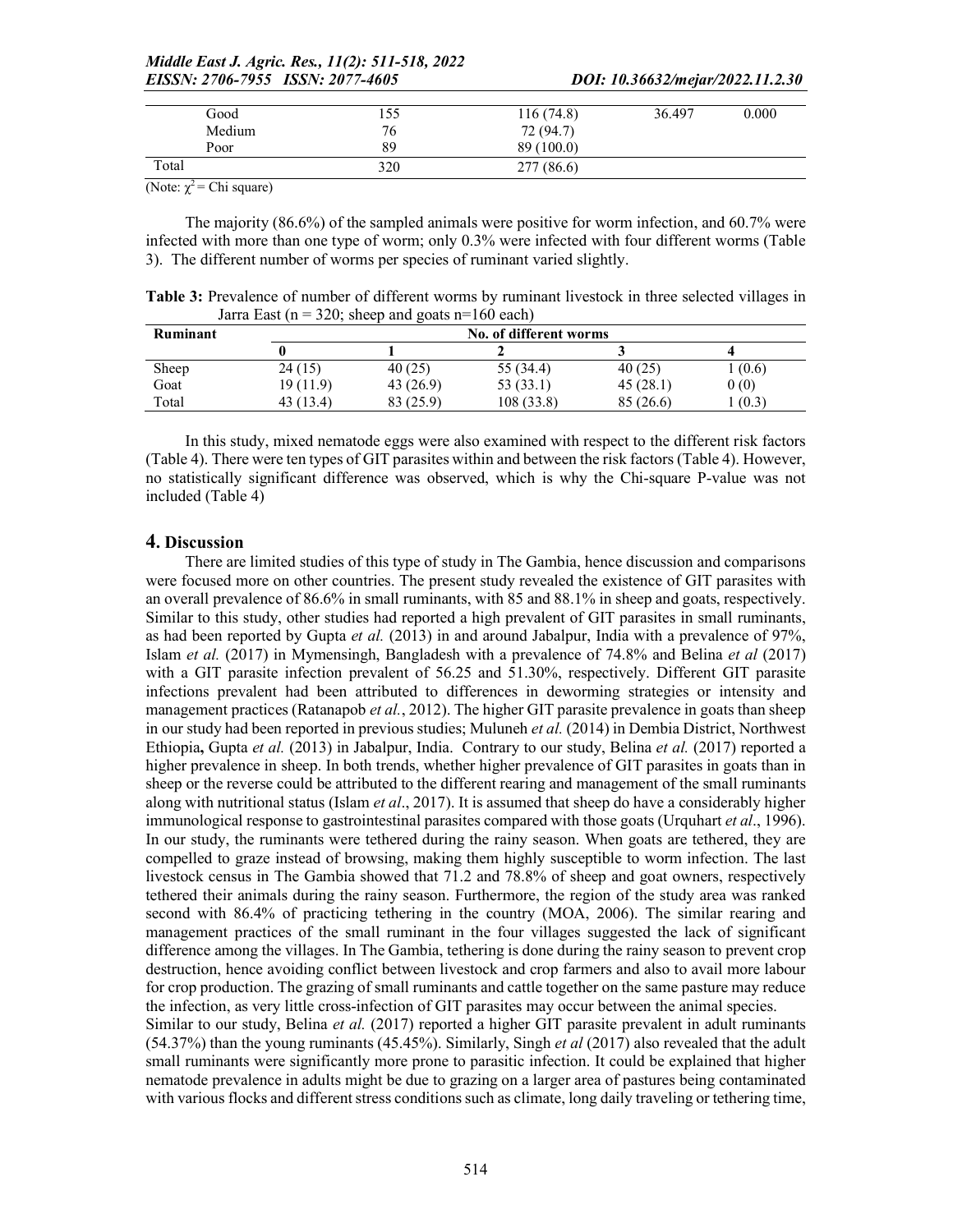| <b>Variables</b><br>(No. examined) | Type of parasites              |                                         |                                        |                                  |                                         |                                         |                                  |                            |                                |                                  |
|------------------------------------|--------------------------------|-----------------------------------------|----------------------------------------|----------------------------------|-----------------------------------------|-----------------------------------------|----------------------------------|----------------------------|--------------------------------|----------------------------------|
|                                    | <b>CHA</b><br>Positive $(\% )$ | <b>OES</b><br><b>Positive</b><br>$(\%)$ | $_{\rm COO}$<br><b>Positive</b><br>(%) | HAE<br><b>Positive</b><br>$(\%)$ | <b>STR</b><br><b>Positive</b><br>$(\%)$ | <b>BUN</b><br><b>Positive</b><br>$(\%)$ | NEM<br><b>Positive</b><br>$(\%)$ | <b>OST</b><br>Positive (%) | <b>PAR</b><br>Positive $(\% )$ | TRI<br><b>Positive</b><br>$(\%)$ |
| Sheep $(160)$                      | 39 (24.4)                      | 31(19.4)                                | 37(23.1)                               | 37(23.1)                         | 29(18.1)                                | 29(18.1)                                | 10(6.3)                          | 23(14.4)                   | 5(3.1)                         | 36(22.5)                         |
| Goats $(160)$                      | 39(24.4)                       | 40(25)                                  | 29(18.1)                               | 30(18.8)                         | 31(19.4)                                | 27(16.9)                                | 14(8.8)                          | 26(16.3)                   | 5(3.1)                         | 40(25)                           |
| Male $(85)$                        | 25(29.4)                       | 23(27.1)                                | 18(21.2)                               | 14(16.5)                         | 14(16.5)                                | 19(22.4)                                | 8(9.4)                           | 13(15.3)                   | 3(3.5)                         | 25(29.4)                         |
| Female $(235)$                     | 53 $(22.6)$                    | 48(20.4)                                | 48 (20.4)                              | 53(22.6)                         | 46(19.6)                                | 37(15.7)                                | 16(6.8)                          | 36(15.3)                   | 7(3.0)                         | 51(21.7)                         |
| Good (155)                         | 23(14.8)                       | 21(13.5)                                | 17(11.0)                               | 20(12.9)                         | 25(16.1)                                | 20(12.9)                                | 7(4.5)                           | 12(7.7)                    | 7(4.5)                         | 28(18.1)                         |
| Medium $(76)$                      | 22(28.5)                       | 16(21.1)                                | 14(18.4)                               | 17(22.4)                         | 16(21.1)                                | 12(15.8)                                | 7(9.2)                           | 14(18.4)                   | 3(3.9)                         | 18(23.7)                         |
| Poor $(89)$                        | 33(37.1)                       | 34(38.2)                                | 35(39.3)                               | 30(33.7)                         | 19(21.3)                                | 24(27.0)                                | 10(11.2)                         | 23(25.8)                   | 0(0.0)                         | 30(33.7)                         |
| Adult (224)                        | 57(25.4)                       | 51(22.8)                                | 46 (20.5)                              | 51(22.8)                         | 41 $(18.3)$                             | 42(18.8)                                | 16(7.1)                          | 35(15.6)                   | 8(3.6)                         | 51(22.8)                         |
| Young $(96)$                       | 21(21.9)                       | 20(20.8)                                | 20(20.8)                               | 16(16.7)                         | 19(19.8)                                | 14(14.6)                                | 8(8.3)                           | 14(14.6)                   | 2(2.1)                         | 25(26.0)                         |

Table 4: Prevalence of small ruminant GIT parasites in relation to the ruminant, sex, body condition score, and age of the animals

(Note: CHA = *Chabertia*, OES = *Oesophagostomum*, COO= *Cooperia*, HAE = *Haemonchus*, STR = *Strongyloides*, BUN = *Bunostumum*, NEM = *Nematodirus* OST = *Ostertagia*, PAR = *Paramphistomum*, and TRI = *Tricostrongylus*)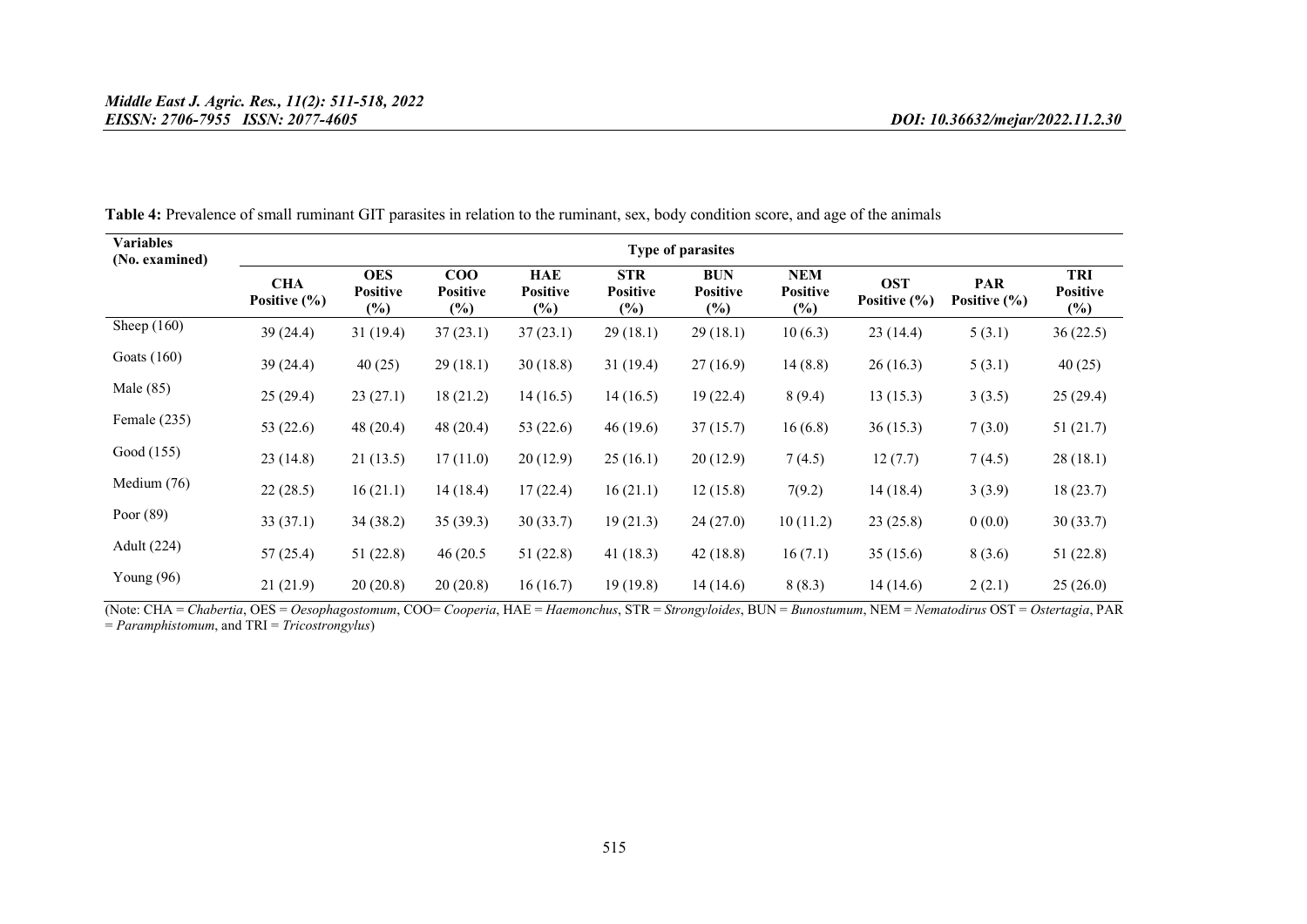and gestation (Radostits *et al.*, 1994). The young animals are less susceptible to parasitic infections due to less exposure to grazing as they depend more on milk feeding. Contrary to our findings, Getachew *et al.* (2017) reported less GIT nematode infection in adult small ruminants than the young ones (47.1 vs. 56%, respectively). The lack of statistically significant difference in GIT parasite infections for age in this study had been reported earlier in the country (Fritsch *et al*., 1993).

The higher prevalence of GIT parasites recorded in animals with poor body conditions than in other groups of animals agrees with the findings of Admasu and Nurlign (2014). This had been attributed to malnutrition, other concurrent diseases, or the current parasitic infection which might have led to a poor immunological response to the infective stage of the parasites as reported earlier by Watson *et al.* (1994) and more recently by Admasu and Nurlign (2014). In the Gambia, a mass vaccination against Peste des Petits Ruminants (PPR)/ Pest of small ruminants via projects at gratis or at a cost less than 3 GMD (\$0.06) is commonly done by the Government annually. However, deworming is almost entirely the responsibility of the farmer and the average cost of deworming one animal is less than or equal to 10 GMD (\$0.20; personal communication). In this area, only a few farmers follow the deworming guidelines recommended by the Department of Livestock Services due to a lack of purchasing power for the drugs (personal communication). The more female animals sampled than males could be attributed to the higher number of female animals for both ruminants in the area (MOA, 2006). The percentage of Sahelian sheep breeds in the district is less than 2% (MOA, 2006). This could justify the reason for having only one Sahelian sheep in the study as sampling was done randomly.

In this study, a large spectrum of gastrointestinal parasites was found. This agrees with Fritsche *et al.* (1993), who reported a spectrum of 16 nematode species in The Gambia. Similar to this study, Fritsche *et al.* (1993) also reported more *Trichostrongylus, Haemonchus Oesophagostomum, and Strongyloides*. However, in their study, they reported *Gaigeria* that was not found in our study. We also found *Chabertia* that they did not report. The difference in the prevalence of *Chabertia* could be attributed to the time of sampling. The low prevalence of *Paramphistomum* in this study was also reported by Fritsche *et al.* (1993). Both our study and Fritsche *et al*. (1993) did not report the prevalence of liver fluke. This could be attributed to the low rainfall and grazing of the animals in areas of the savannah. The principal author spent three years in the national central abattoir as a meat inspector and five years as an extension worker responsible for meat inspection among others but had never found a case of liver fluke in small ruminants (personal communication).

# 4.1. Limitation of the Study

It is relevant to acknowledge the main limitation of our study. The small sample size and lack of molecular confirmation of the parasites were both due to limited resources.

#### 5. Conclusion

This study was based only on faecal examination of eggs of GIT parasites to estimate the prevalence and associated risk factors. GIT parasites are a major animal health constraint in sheep and goat production and contribute to loss in productivity and economy. A wide range of parasites was found in the area. The study revealed a high GIT parasite prevalence in both sheep and goats in the study area. The infection was higher in the animals with poor body conditions. Therefore, we suggest a detailed awareness creation and the need for further investigation to develop control and prevention strategies.

#### Acknowledgements

The authors acknowledged the contributions of Kumba Saine and her colleagues at the Central Laboratory Unit of the Department of Livestock Services, Abuko during the laboratory work. Finally, we thank the farmers for their voluntary participation, cooperation, and assistance throughout the data collection period.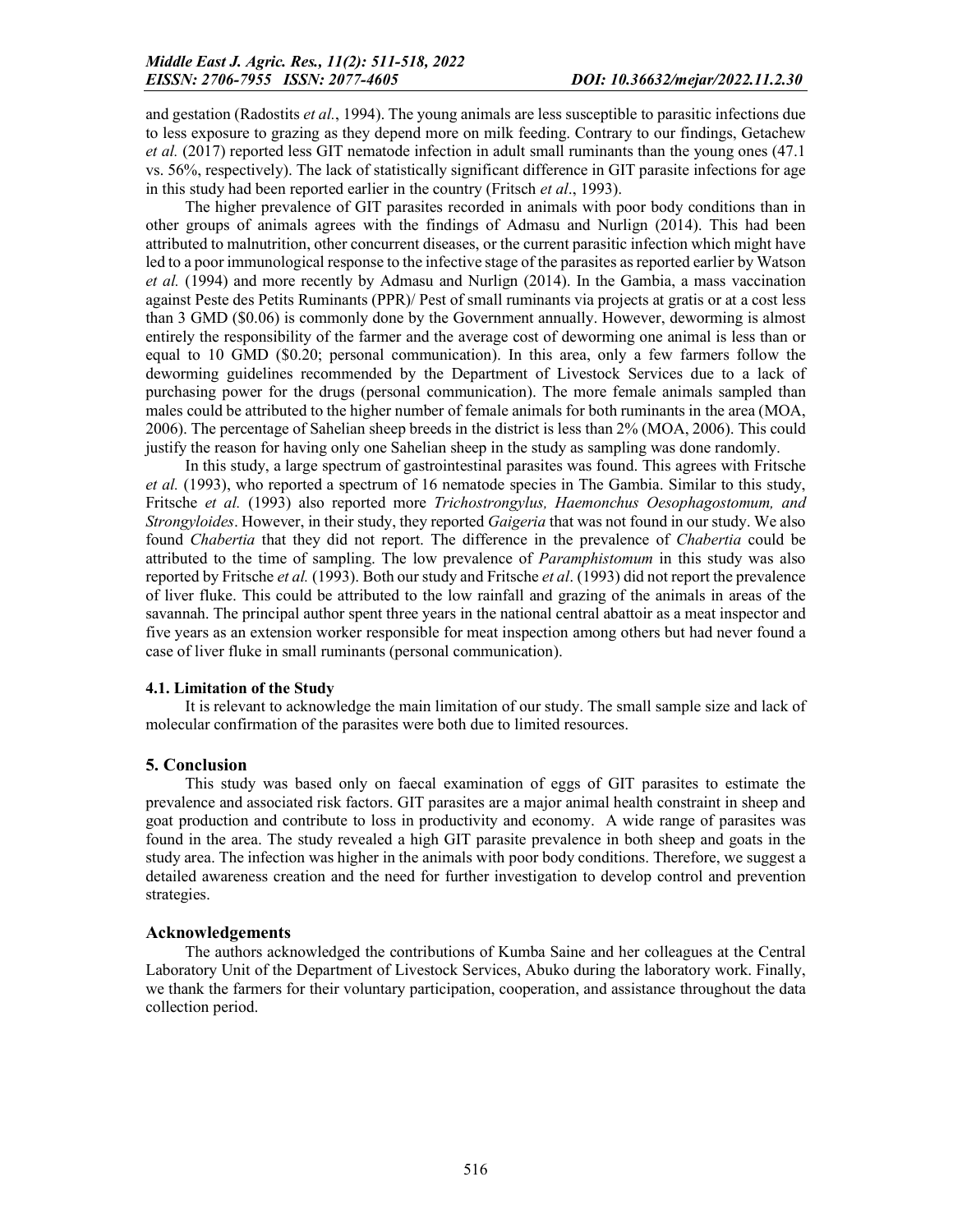### **Declarations**

### Source of funding

The work is part of the second co-author's BSc dissertation which he did with his own personal funding. However, the Management of the Department of Livestock Services and the staff at the Central Laboratory Unit supported the entire laboratory work.

### Competing Interests Statement

The authors have no conflict of interest concerning the publication of this paper, whether financial, professional, or personal interests.

### Consent for publication

The authors declare that they consented to the publication of this research work.

# References

- Abebe, W. and G. Esayasu, 2001. Survey on ovine and caprine gastrointestinal helminthiasis in the eastern part of Ethiopia during the dry season of the year. Rev. Med. Vet. 152(5):379-384.
- Admasu, P. and L. Nurlign, 2014. Prevalence of gastrointestinal parasites of small ruminants in Kuarit District, North West Ethiopia. Afr. J. Basic Appl. Sci. 6 (5): 125-130.
- Aiello, S. and A. Mays, 1998. The Merck veterinary manual, 8th ed., Merck and Co, Inc, White house station, NJ. USA, Pp: 131-133.
- Belina, D., A. Giri, S. Mengistu and A. Eshetu, 2017. Gastrointestinal Nematodes in Ruminants: The Parasite Burden, Associated Risk Factors and Anthelmintic Utilization Practices in Selected Districts of East and Western Hararghe, Ethiopia. J. Vet. Sci. Technol. 8: 433. doi: 10.4262/2157- 7579.1000433
- Calvete, C., L. Ferrer, D. Lacasta, R. Calavia, J. Ramos, M. Ruiz-de-Arkaute and J. Uriarte, 2014. Variability of the egg hatch assay to survey Benzimidazole resistancein nematodes of small ruminants under field conditions. Vet. Parasitol. 203 (1),102–113.
- Foreit, W., 1999. Reference Manual of Veterinary Parasitology. 5th ed. Wiley Blackwell, New York, USA, Pp 22-26.
- Fritsche, T., J. Kaufmann and K. Pfister, 1993. Parasite spectrum and seasonal epidemiology of gastrointestinal nematodes of small ruminants in the Gambia. Vet. Parasitol. 49(2-4): 271-283.
- Getachew, M., R. Tesfaye and E. Sisay, 2017. Prevalence and risk factors of gastrointestinal nematodes infections in small ruminants in Tullo District, Western Harerghe, Ethiopia. J. Vet. Sci. Technol.8:2.
- Government of The Gambia (GoTG), 2012. The Gambia's second national communication under the United Nations Framework Convention on Climate Change. Ministry of Forestry and the Environment, Banjul, 113p.
- Gupta, A., A.K. Dixit, P. Dixit and C. Mahajan, 2013. Prevalence of gastrointestinal parasites in mall ruminants in and around Jabalpur. India. J. Vet. Parasitol.*,* 27(1): 59-60.
- Hailelul, N., 2002. Study on prevalence of GIT helminthes of small ruminants in and around Wolayta Soddo, southern Ethiopia. DVM Thesis, Faculty of veterinary medicine, Addis Ababa university, Debre-Zeit. Ethiopia, p. 353.
- Hansen J and B. Perry, 1994. The epidemiology, diagnosis and control of helminth parasites of ruminants. Kenya, A handbook, ILRAD.
- Islam, M.S., M.S. Hossain, A.R. Dey, M.A. Alim, S. Akter and M.Z. Alam, 2017. Epidemiology of gastrointestinal parasites of small ruminants in Mymensingh, Bangladesh. JAVAR.4(4), 356-362.
- Jaiteh, M.S. and B. Sarr, 2015. Climate change and development in The Gambia, Challenges to ecosystem goods and services. http://www.columbia.edu/~msj42/pdfs/ClimateChangeDevelopmentGambia\_small.pdf. pdf retrieved 23/1/2022.
- Kripali, K., S. Rajput, V. Jitendra, V. Shivan and G. Pritee, 2010. Prevalence of helminthes in small ruminants in Tarai region of Uttarakhand. Vet. World. 2: Pp: 265-266.